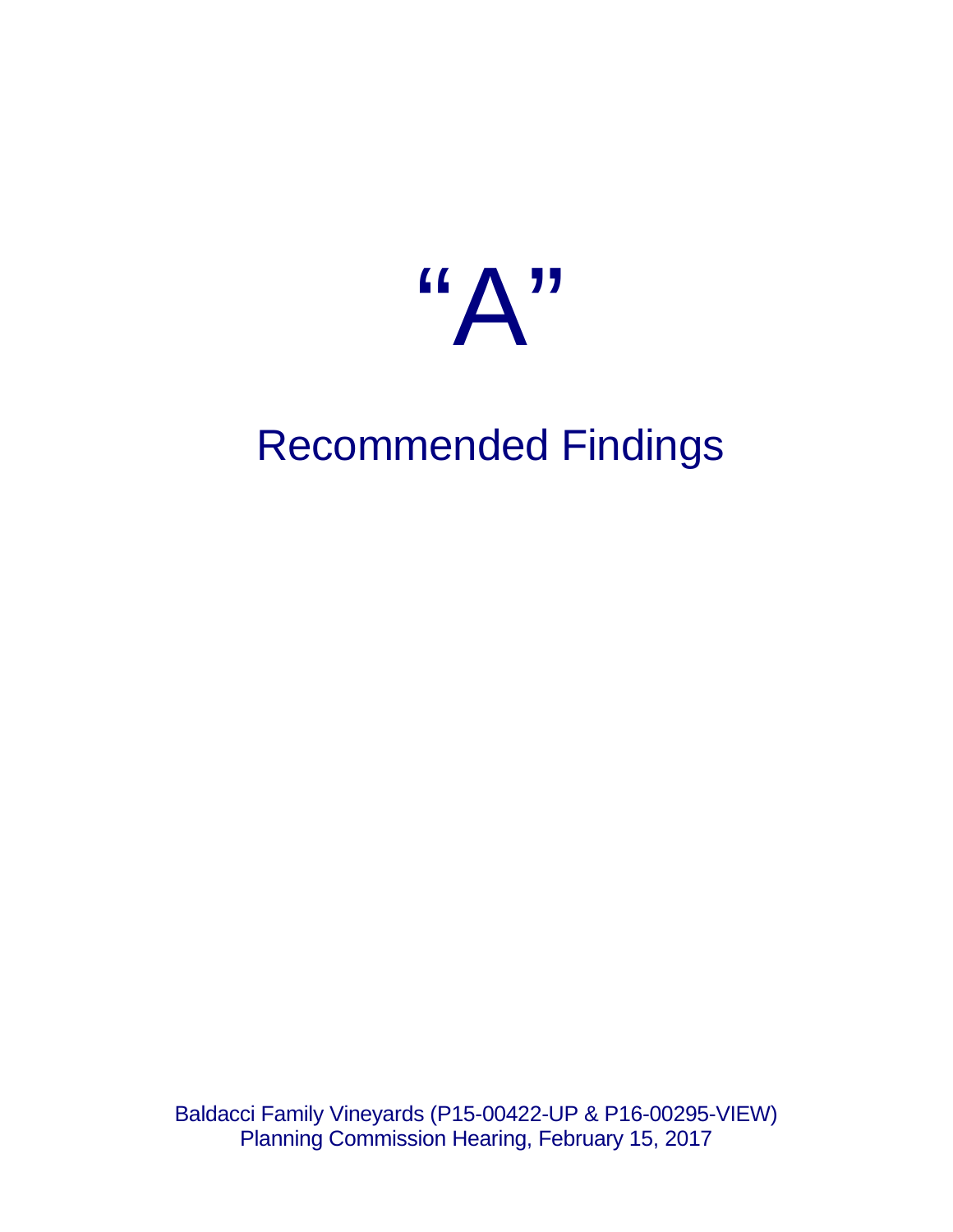#### **PLANNING COMMISSION HEARING – FEBRUARY 15, 2017 RECOMMENDED FINDINGS**

#### **BALDACCI FAMILY VINEYARDS USE PERMIT (P15-00422-UP) & VIEWSHED (P16-00295-VIEW) 6236 (WINERY) & 6171 (DRIVEWAY) SILVERADO TRAIL, NAPA, CALIFORNIA (APN'S: 031-230-006 (WINERY) & 031-220-015 (DRIVEWAY))**

### **ENVIRONMENTAL DETERMINATION:**

The Planning Commission (Commission) has received and reviewed the proposed Negative Declaration pursuant to the provisions of the California Environmental Quality Act (CEQA) and of Napa County's Local Procedures for Implementing CEQA, and finds that:

- 1. The Planning Commission has read and considered the Negative Declaration prior to taking action on said Negative Declaration and the proposed project.
- 2. The Negative Declaration is based on independent judgment exercised by the Planning Commission.
- 3. The Negative Declaration was prepared and considered in accordance with the requirements of the CEQA.
- 4. There is no substantial evidence in the record as a whole, that the project will have a significant effect on the environment.
- 5. There is no evidence, in considering the record as a whole that the proposed project will have a potential adverse effect on wildlife resources or habitat upon which the wildlife depends.
- 6. The site of this proposed project is not on any of the lists of hazardous waste sites enumerated under Government Code Section 65962.5 and is not within the boundaries of any airport land use plan.
- 7. The Secretary of the Commission is the custodian of the records of the proceedings on which this decision is based. The records are located at the Napa County Planning, Building & Environmental Services Department, 1195 Third Street, Second Floor, Napa, California.

### **PLANNING AND ZONING ANALYSIS:**

### **VIEWSHED:**

The Commission shall make the following findings prior to approving projects under the Napa County's Viewshed Protection Program that are not subject to the program's administrative review and approval process (18.106.050(B)):

8. The project as designed or modified is consistent with Chapter 18.108, *Conservation Regulations*, of the code;

Analysis: Access and siting of the proposed production building takes advantage of an existing access/vineyard road, to the maximum extent practical, to reduce overall grading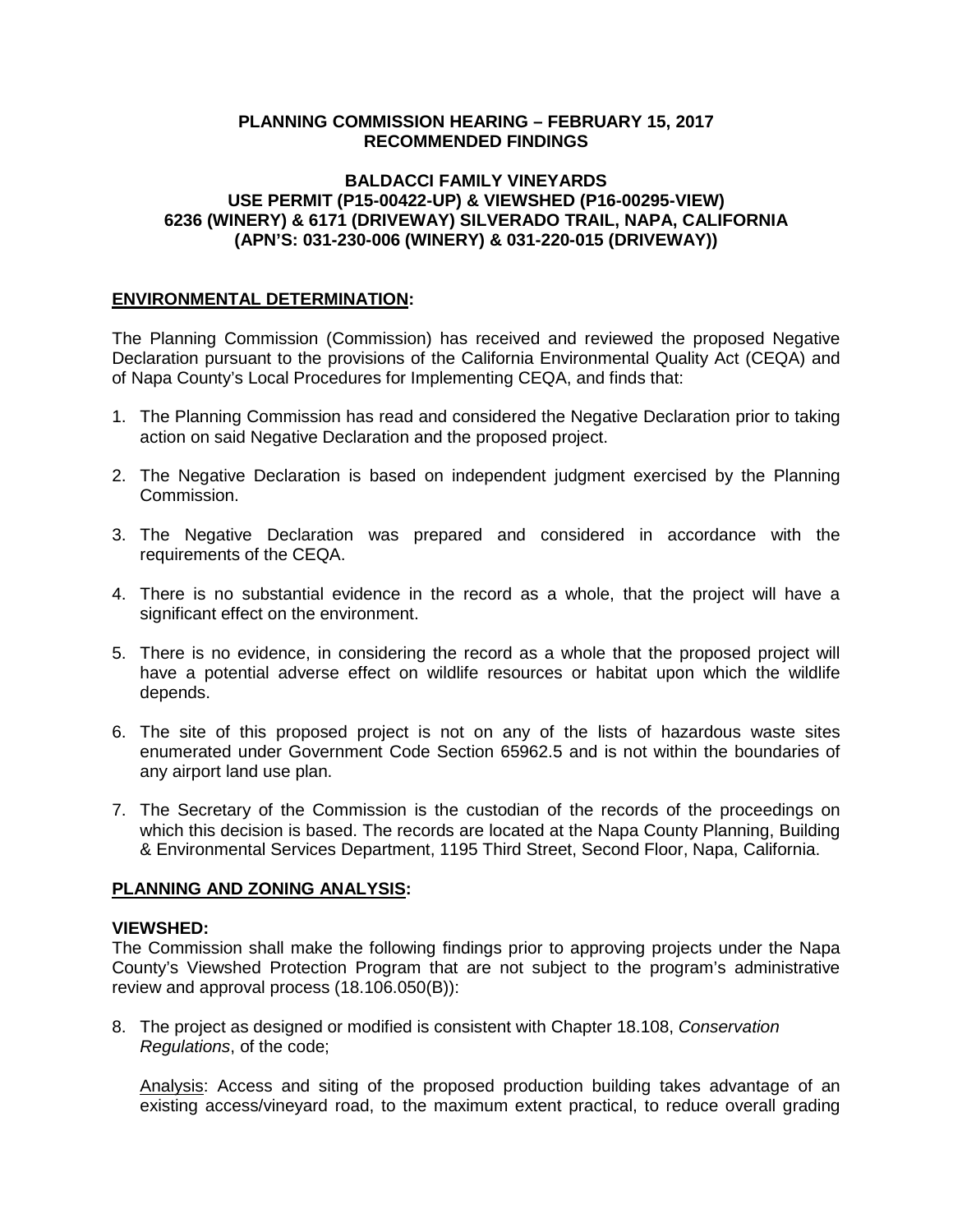and vegetation removal associated with roads. The production building has been cut into the toe of the hillside and has been oriented to run parallel to existing contours to reduce overall grading and vegetation removal. No trees would be removed to accommodate the building. Approximately four new trees 24-inch box Olive trees will be planted on site as part of this proposal to screen predominate views of the building in addition to other proposed landscaping. In conjunction with the Use Permit and Viewshed applications, the Engineering Services Division has conditioned the submittal of a storm water pollution prevention plan and incorporation of best management practices, as necessary. Plans will be reviewed by staff to meet all the requirements and intent pursuant to Chapter 18.108.

9. If the highest point of the proposed project is located more than 25 vertical feet below a major or minor ridgeline, that measures have been included in the project to reduce its visual impact on the major or minor ridgeline through use of existing natural vegetation, landscaping, topographical siting, architectural design, and color tone; or if the highest point of the proposed structure is within 25 vertical feet of a major or minor ridgeline, that the existing vegetation, proposed landscaping, topographical siting, architectural design, and color tone screen the predominant portion of the proposed structures;

Analysis: The proposed production building is located more than 25 vertical feet below the top of the hillside or minor ridgeline; the hillside located on the project site is approximately 160 feet above the proposed production building. Measures have been included in the project to reduce its visual impact on surrounding ridgelines including an expanded cave area that will be directly accessed through the production building that reduces the overall floor area that would otherwise be required above ground, architectural details (varying exterior treatments) and design features (such as varying wall and roof heights) to break up and reduce the visual mass of the facility and to add visual interest. The development utilizes earth-tone colors and natural materials (wood siding) to blend with the surrounding environment. A landscape plan is also included and the planting of additional vegetation will ensure substantial visual screening of the project from Silverado Trail.

10. The proposed structures, access roads and other site improvements are sited and designed to minimize adverse effects on views from designated public roads;

Analysis: As noted above, the access and siting of the proposed winery takes advantage of the existing access drive, to the maximum extent practical, to reduce overall grading and vegetation removal associated with roads. The proposed production building is set back 600 feet from the Silverado Trail reducing its visibility and prominence from the road. The building has been cut into the hillside and has been oriented to run parallel to existing contours to reduce overall grading and the height of retaining walls and fill slopes. The building includes architectural details (varying exterior treatments) and design features (stepping back portions of the buildings) to break up and reduce the visual mass of the facility and to add visual interest. Furthermore, a majority of the winery's processing and production operations will occur within the caves, further reducing the visual prominence of the production building.

11. The proposed structures, access road and other site improvements, including earthmoving or grading, and benches or shelves minimize the removal of vegetation;

Analysis: The proposed production building will not require the removal of any trees and little existing vegetation, if any, except for vines. The larger intact woodland located behind the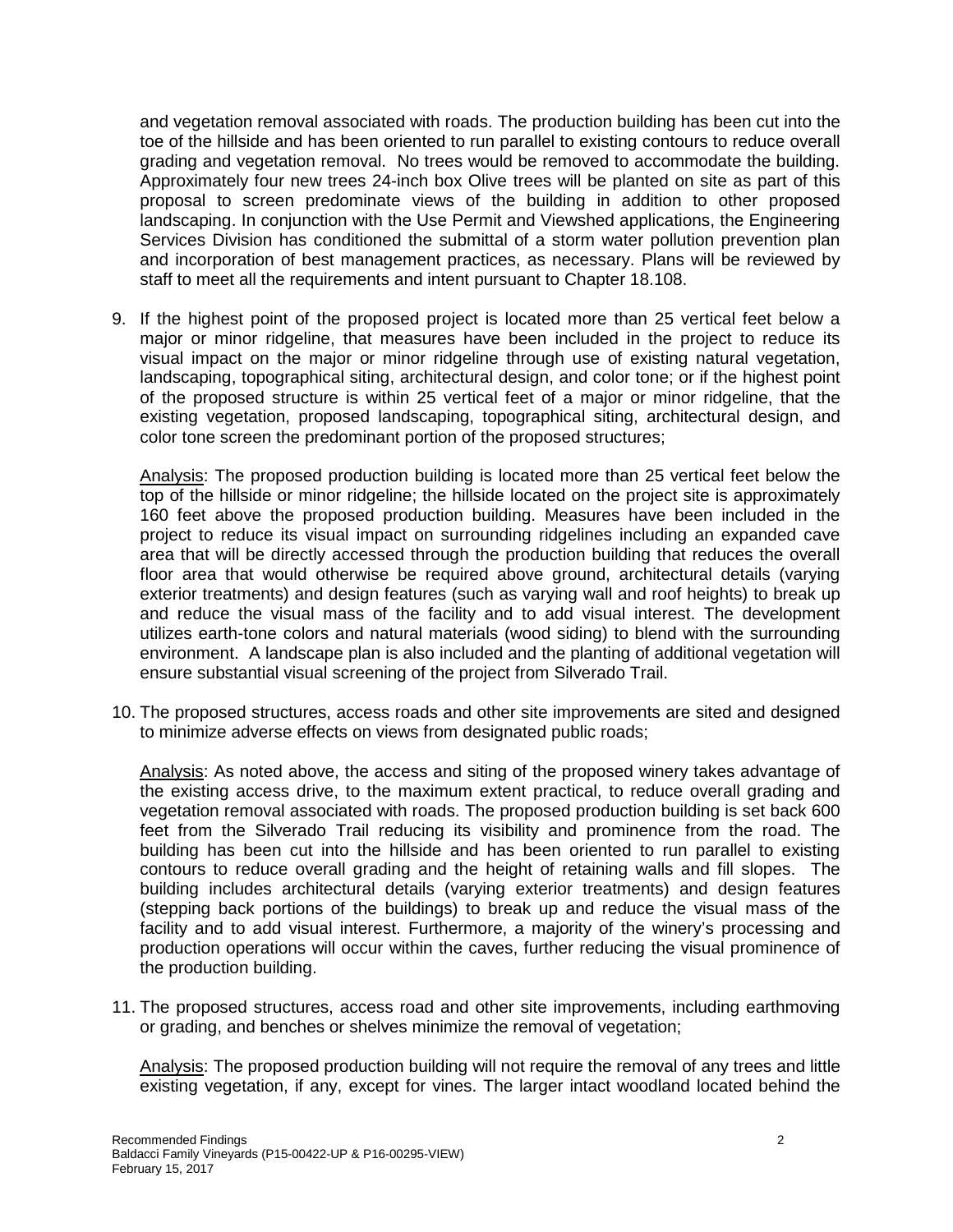building and the majority existing vineyard in the foreground will be retained and will continue to provide a more prominent visual resource related to vegetation.

12. The siting and design of site improvements and access roads minimize grading and alteration of natural landforms and topography;

Analysis: Access and siting of the proposed winery takes advantage of the existing access drive, to the maximum extent practical, to reduce overall grading and vegetation removal associated with roads. The winery facility has been cut into the hillside and has been oriented to run parallel to existing contours to reduce overall grading and the height of retaining walls and fill slopes. The design of the facility has reduced grading and alterations to landforms to the maximum extent practical.

13. A landscape and/or vegetation retention plan in conformance with the Design Manual has been submitted and approved for the site that would provide maximum screening from designated public roads through preservation of existing vegetation and the planting of new vegetation and provide for defensible space in conformance with state law;

Analysis: A landscape plan is included as part of the proposed project. The plan is in conformance with the Design Manual as it provides supplemental screening vegetation located in front of the production building where existing vegetation is sparse, to obscure the project as viewed from Silverado Trail. Additionally, the building's location would avoid the larger intact woodland located behind the building (where slopes increase) that provides the prominent visual resource related to vegetation.

14. The proposed structures and associated improvements substantially conform to the Design Manual in order to reduce their visual impact on the views of major and minor ridgelines as viewed from any designated public road and unique topographic or geologic features as viewed from any county road. The following landforms will be considered to be unique topographic or geologic features for the purposes of this subsection: Mt. St. Helena, Stag's Leap, Calistoga Palisades, Round Hill, Mt. George and Mt. St. John, all of which are not applicable to this site;

Analysis: The proposed winery and associated improvements substantially conform to the criteria and requirements detailed in the Viewshed Protection Design Manual, in that: the siting of the winery is well below surrounding ridgelines and the prominent knoll top behind the site; fill slopes have been contoured to resemble natural terrain; the building includes design features such as articulated walls, varying wall treatments, and wood and stone exteriors; the winery has been cut into the hillside and has been oriented to run parallel to existing grade to reduce overall grading and the height of retaining walls and fill slopes; existing vegetation to remain and proposed vegetation would screen the winery; the siting and design takes advantage of the existing development (i.e. the access drive) to reduce overall grading and vegetation removal; and the winery development utilizes earth-tone colors and natural materials (wood and stone) to blend with the surrounding environment. Furthermore, a majority of the winery's processing and operations will occur within the caves, further reducing the visual prominence of the winery.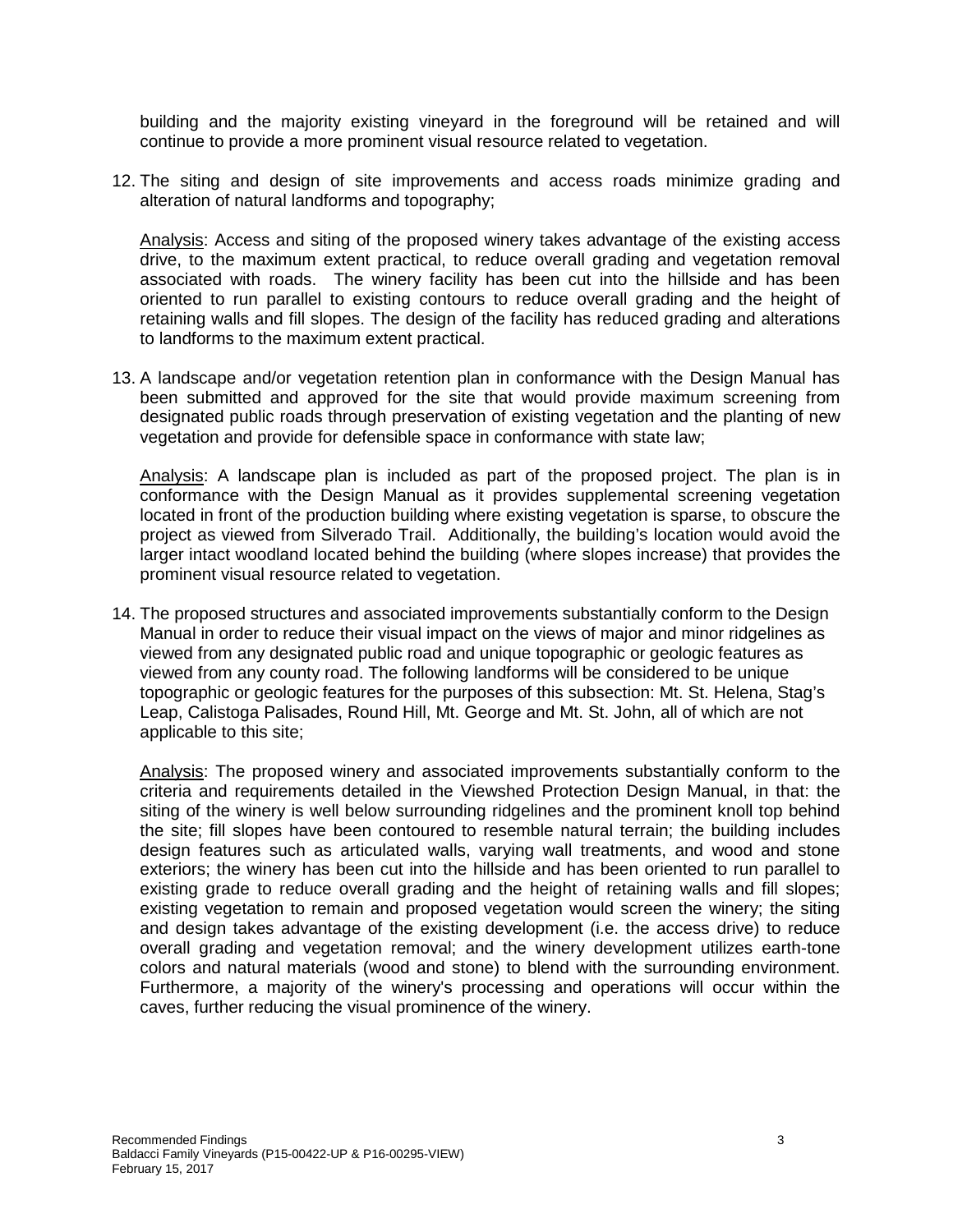### **USE PERMIT:**

The Commission has reviewed the use permit request in accordance with the requirements of the Napa County Code §18.124.070 and makes the following findings:

15. The Commission has the power to issue a Use Permit under the Zoning Regulations in effect as applied to property.

Analysis: The project is consistent with the AP (Agricultural Preserve) zoning district regulations. A winery (as defined in the Napa County Code Section 18.08.640) and uses in connection with a winery (refer to Napa County Code Section 18.16.030) are permitted in the AP District with an approved use permit. The project, as conditioned, complies with the Napa County Winery Definition Ordinance (WDO) and all other requirements of the Zoning Code as applicable.

16. The procedural requirements for a Use Permit set forth in Chapter 18.124 of the Napa County Code (zoning regulations) have been met.

Analysis: The use permit application has been appropriately filed and notice and public hearing requirements have been met. The hearing notice and intent to adopt a Negative Declaration were posted and published in the Napa Valley Register on January 25, 2017. Copies were forwarded to property owners within 1,000 feet of the subject parcel, as well as other interested parties. The public comment period ran from January 25, 2017 to February 14, 2017.

17. The grant of the Use Permit, as conditioned, will not adversely affect the public health, safety or welfare of the County of Napa.

Analysis: Granting the Use Permit for the project as proposed and conditioned will not adversely affect the health, safety or welfare of the County. Affected County divisions and departments have reviewed the project and commented regarding the proposed driveway, grading, drainage, the proposed septic system, parking, building permits, and fire protection. Conditions are recommended which will incorporate these comments into the project to assure the protection of the public health, safety, and welfare.

18. The proposed use complies with applicable provisions of the Napa County Code and is consistent with the policies and standards of the Napa County General Plan and any applicable specific plan.

#### Analysis: Compliance with the Zoning Ordinance

The project is consistent with the AP (Agricultural Preserve) zoning district regulations. A winery (as defined in the Napa County Code Section 18.08.640) and uses in connection with a winery (refer to Napa County Code Section 18.16.030) are permitted in the AP District subject to an approved use permit. The proposed site improvements will comply with the development regulations of the AP District, including the minimum 300-foot road setback for winery buildings and 35-foot maximum building height as prescribed in County Code Sections 18.104.010, 18.104.220 and 18.104.230. The project, as conditioned, complies with the Napa County Winery Definition Ordinance (WDO) and all other requirements of the Zoning Code as applicable.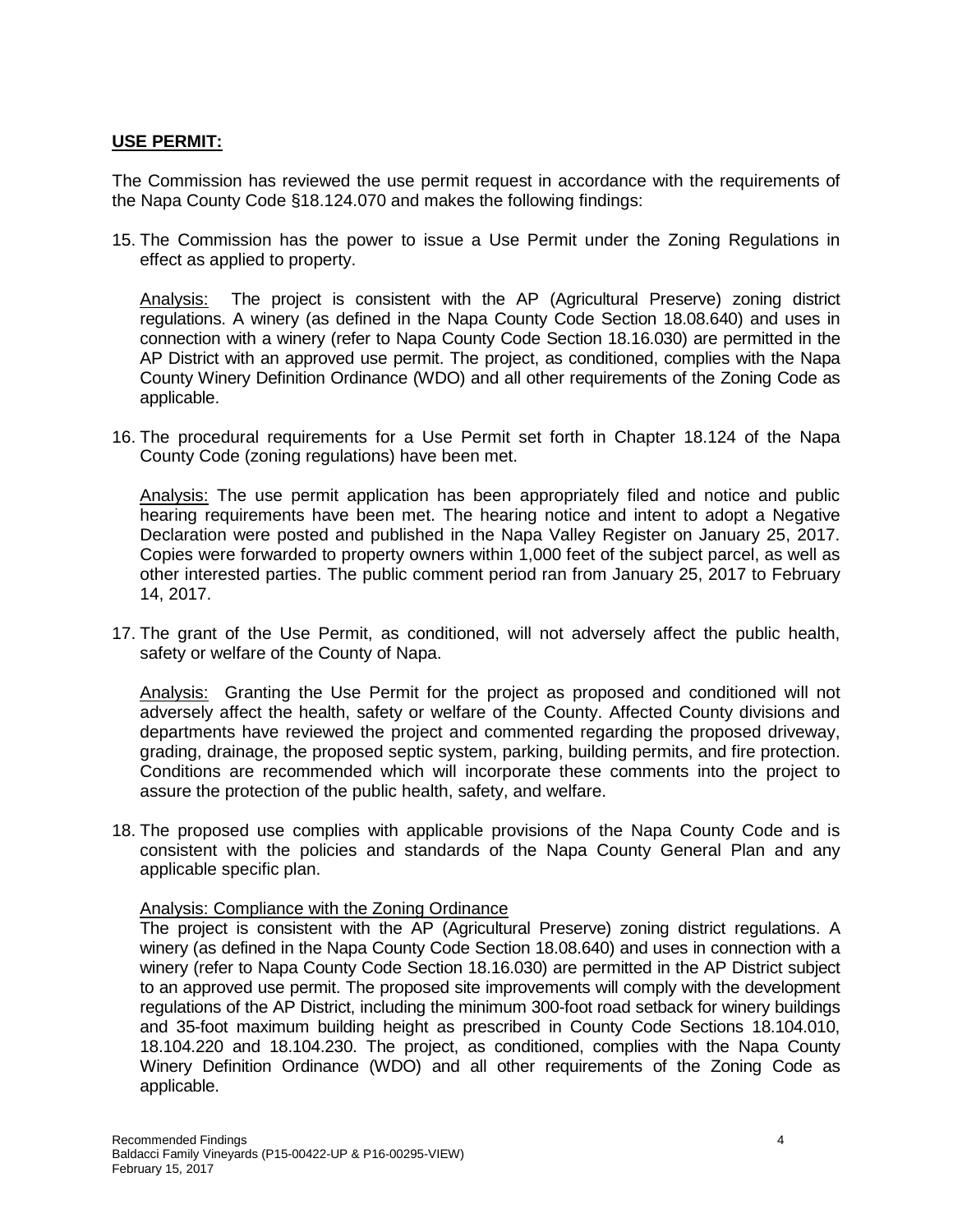## Analysis: Compliance with the General Plan

As proposed and as conditioned, the requested Use Permit is consistent with the overall goals and objectives of the General Plan (2008). The General Plan land use designation for the subject parcel is Agricultural Resource.

General Plan Agricultural Preservation and Land Use Goal AG/LU-1 guides the County to "preserve existing agricultural land uses and plan for agriculture and related activities as the primary land uses in Napa County." General Plan Goal AG/LU-3 states that the County should "support the economic viability of agriculture, including grape growing, winemaking, other types of agriculture, and supporting industries to ensure the preservation of agricultural lands." Goal AG/LU-3 and Policy AG/LU-2 recognize wineries as agricultural uses.

The proposed use of the property for fermenting and processing of grape juice into wine supports the economic viability of agriculture within the County, consistent with Goal AG/LU-3 and Policy AG/LU-4 ("The County will reserve agricultural lands for agricultural use including land used for grazing and watershed/open space…"). By authorizing a winery at the project site the requested Use Permit supports the economic viability of both the vineyard use on the property, consistent with Economic Development Goal E-1 and Policy E-1.

The "Right to Farm" is recognized throughout the General Plan and is specifically called out in Policy AG/LU-15 and in the County Code. "Right to Farm" provisions ensure that agriculture remains the primary land use in Napa County and is not threatened by potentially competing uses or neighbor complaints. Napa County's adopted General Plan reinforces the County's long-standing commitment to agricultural preservation, urban centered growth, and resource conservation.

See below for additional General Plan policies.

19. That the proposed use would not require a new water system or improvement causing significant adverse effects, either individually or cumulatively, on the affected groundwater basin in Napa County, unless that use would satisfy any of the other criteria specified for approval or waiver of a groundwater permit under Sections 13.15.070 or 13.15.080 of the County Code.

Analysis: The project is consistent with General Plan Conservation Policies CON-53 and CON-55, which require that applicants, who are seeking discretionary land use approvals, prove that adequate water supplies are available to serve the proposed use without causing significant negative impacts to shared groundwater resources. Approximately 16 acres of the subject property is located on the valley floor. The remaining 12.7 acres comprises the knoll or hillside that rises up from the valley floor in the northwest portion of the property. A Tier I Water Availability Analysis (WAA), dated June 13, 2015 (revised), was prepared by Summit Engineering, Inc., to determine the estimated water use of the existing development, the proposed project and water availability. There are six existing wells on the project site. One well will be destroyed, four wells are located on the valley floor and the other well is located near the base of the knoll. Two of the wells located on the valley floor will serve the winery, farmworker dwelling and main residence. The other three wells will be used for irrigation. Since the groundwater extraction for the winery and residences would be from two wells located on the Valley Floor area, the Valley Floor screening criteria of one acre-foot of water per acre of land will be used for the 16 acres of the property located on the valley floor; generating a water use availability of 16 acre-feet per year. The WAA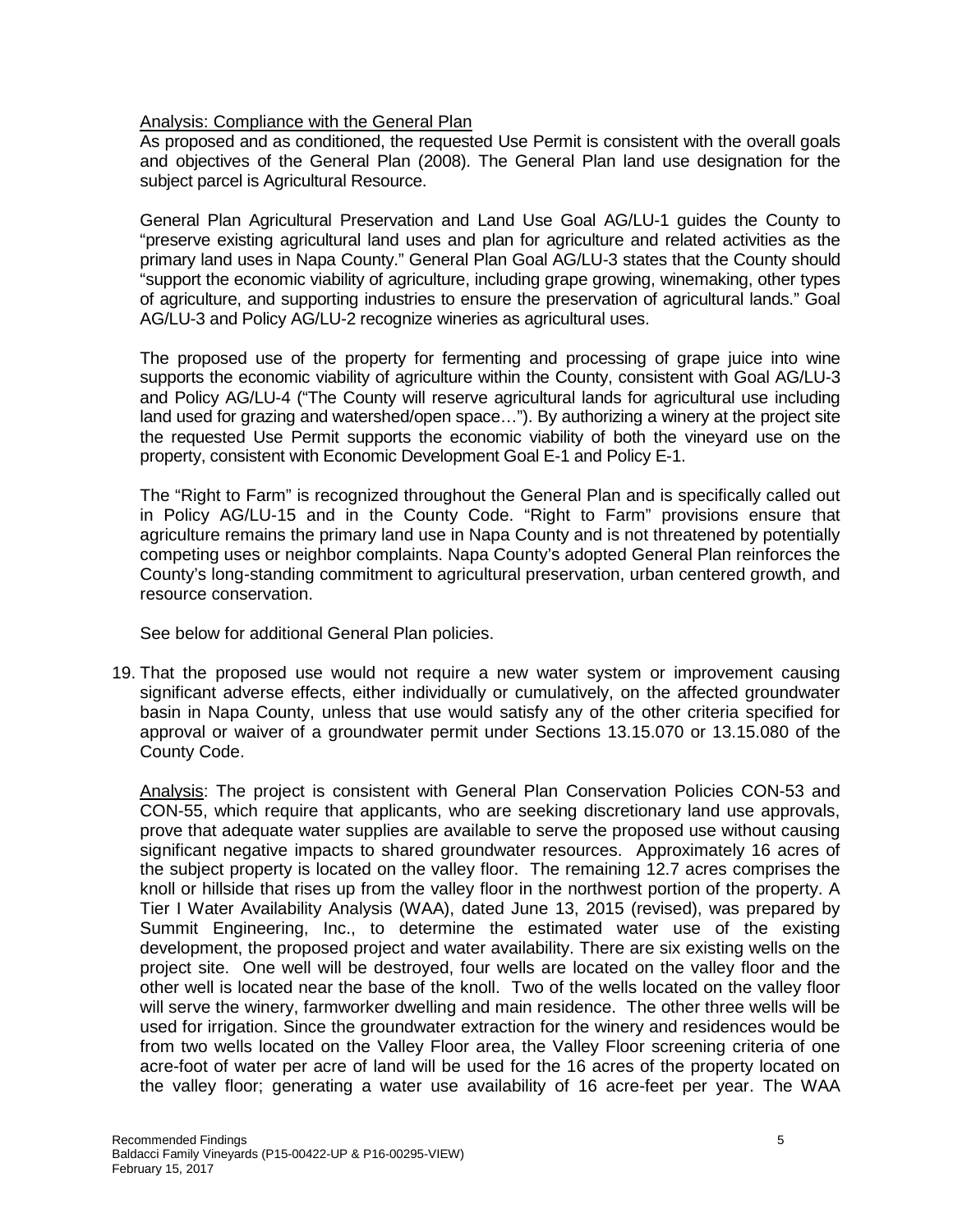considered the entire property in the analysis; however, in order to be conservative staff excluded water availability of the remaining 12.7 acres of the hillside.

The "existing" winery, according to the WAA only differs as to employees and tours and tastings visitors, 10 and 54, respectively. The analysis indicates that the originally approved winery with all other existing uses on the site would have a typical annual water demand of 2.59 acre feet per year (af/yr). Winery related water use under the originally approved use permit would account for .37 af/yr of the overall water use; vineyards account for 0.86 af/yr; the main dwelling and farmworker dwelling 1.25 af/yr; and, winery landscaping accounts for 0.09 af/yr. Current water use, accounting for visitation occurring beyond the scope of the use permit and more employees, raise overall winery water use to 2.84 af/yr. Existing or current water use compared to the original use permit entitlement represents an increase of 0.25 af/yr., or roughly 81,000 gallons annually. The proposed project which includes increases to production and visitation would result in an annual water demand of 3.49 af/yr. To be conservative, vineyard irrigation continues to be calculated with a water demand 0.86 af/yr although one acre of vines will be removed to facilitate construction of the project an does not take into account that recycled wastewater may be used for irrigation. In addition, the vineyards are dry farmed with irrigation generally occurring between June and October. No water is used for frost protection. According to the analysis, the winery would create an increase in annual water demand, from between 2.59 to 2.84 af/yr to 3.49 af/yr, totaling an approximate increase of 0.9 to 0.65 af/yr. The winery would account for approximately 1.4 af/yr of the total water use on the property. CON-10 and CON-11, as well as the policies mentioned above that support reservation and sustainable use of groundwater for agricultural and related purposes. The project will not require a new water system or other improvements and will not have a negative impact on local groundwater. Because the projected water demand for the project is below the calculated availability of 16.0 acre feet per year for the parcel, the requested Use Permit is consistent with General Plan Goals

### Other Applicable Napa County General Plan goals and policies:

- Goal AG/LU-1: Preserve existing agricultural land uses and plan for agriculture and related activities as the primary land uses in Napa County.
- Goal AG/LU-3: Support the economic viability of agriculture, including grape growing, winemaking, other types of agriculture, and supporting industries to ensure the preservation of agricultural lands.
- Policy AG/LU-2: "Agriculture" is defined as the raising of crops, trees, and livestock; the production and processing of agricultural products; and related marketing, sales and other accessory uses. Agriculture also includes farm sales and other accessory uses. management businesses and farm worker housing.
- Policy AG/LU-4: The County will reserve agricultural lands for agricultural use including lands used for grazing and watershed/open space, except for those lands which are shown on the Land Use Map as planned for urban development.
- Policy AG/LU-8: The County's minimum agricultural parcel sizes shall ensure that agricultural areas can be maintained as economic units.
- Policy AG/LU-15: The County affirms and shall protect the right of agricultural operators in designated agricultural areas to commence and continue their agricultural